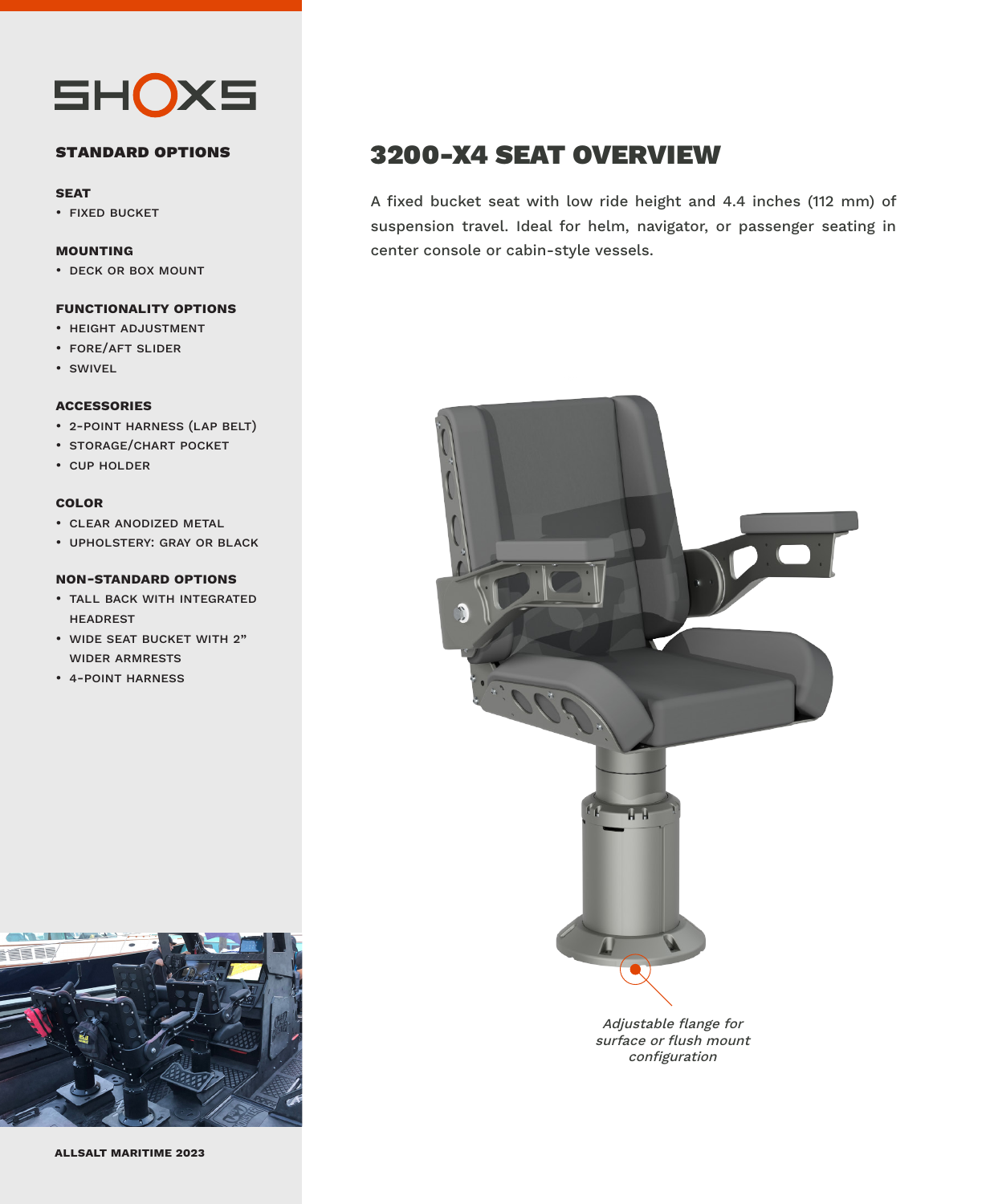



### SPECIFICATIONS: SHOXS 3200-X4

| <b>SUSPENSION TRAVEL</b> | 112 mm / 4.4 in                                                      |  |  |
|--------------------------|----------------------------------------------------------------------|--|--|
| <b>BASE WEIGHT</b>       | 26.2 kg / 58 lb                                                      |  |  |
| <b>MATERIAL</b>          | CNC Aluminum, 316L SS                                                |  |  |
| <b>FINISH</b>            | Hard Anodized: Aluminum                                              |  |  |
| UPHOLSTERY               | Waterproof Marine Vinyl, UV Stable and Mold Resistant, Gray or Black |  |  |

**allsalt maritime 2023**